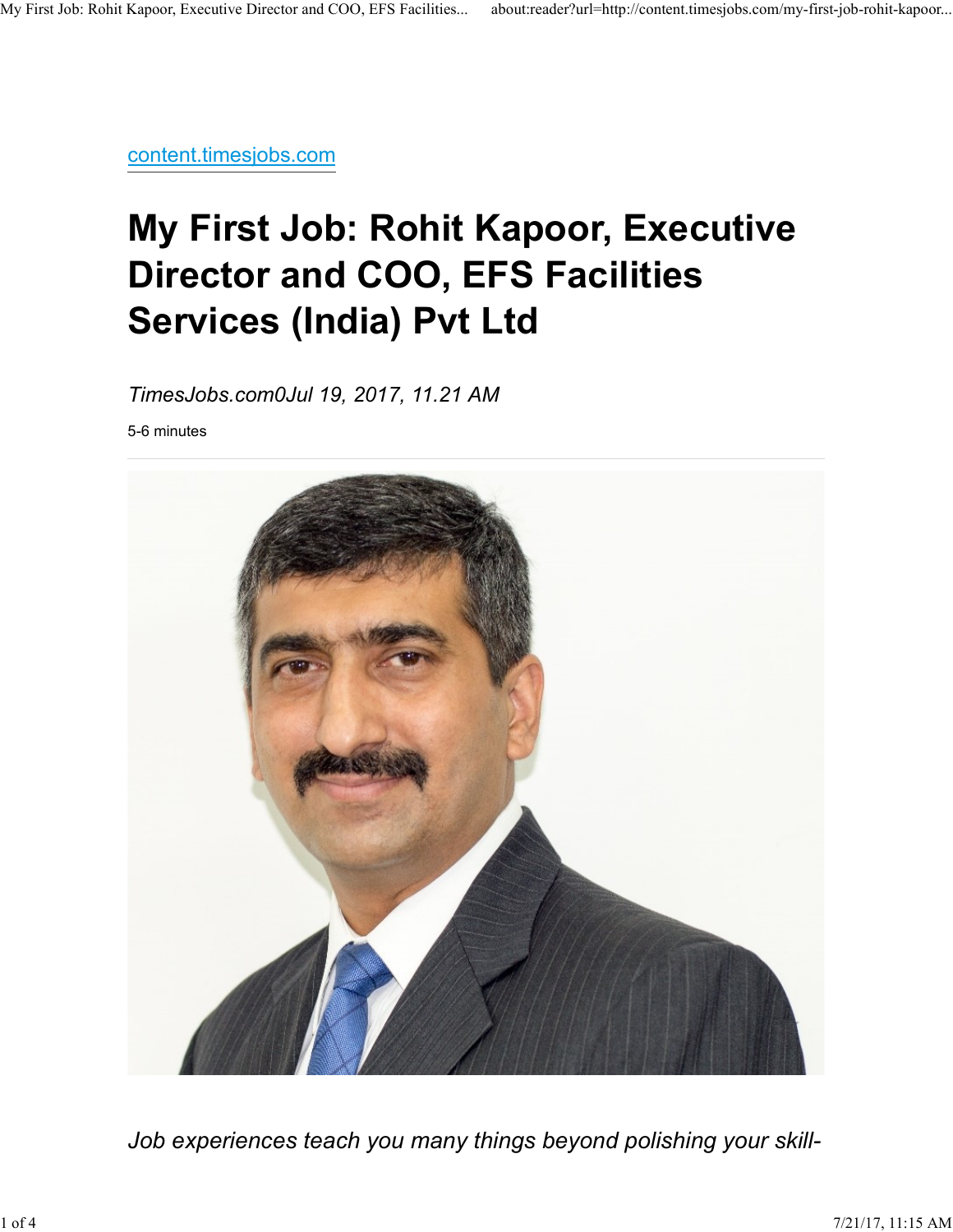sets. These learnings tend to be your guidelines for the coming times in personal and professional life. My First Job: Rohit Kapoor, Executive Director and COO, EFS Facilities... about:reader?url=http://content.timesjobs.com/my-first-job-rohit-kapoor...<br>Sets. These learnings tend to be your guidelines for the coming<br>times in

> The **'My First Job'** captures this essence from the industry leaders. Here is an account from Rohit Kapoor, Executive Director and Chief Operating Officer, EFS Facilities Services (India) Pvt Ltd. 'My First Job was': I started my career as an Accounts officer at Ericsson Communications. It was a great learning experience and empowered me to pursue my career with prominent Fortune 500 multinational firms such as American Express, Coca Cola, and EFS.

#### My experience:

My work has seen me travel extensively through the length and breadth of India, Middle East, and Europe. Opening and exploring the horizons is an enriching experience as we appreciate just how vast, complicated, and inter-connected our world has become. I consider myself lucky for having a career which has been very enriching and full of learning opportunities around the world. I've benefitted from the wisdom and guidance of selfless colleagues, peers and mentors, who nurtured and guided me over the years. I've realised that every colleague is a treasure trove of knowledge and information, and we can learn something from almost everyone, as long as we're willing to listen.

Also, it is essential to move out and interact with people from various walks in life, embrace the different cultures, sensibilities, and find the common unity in diversity. and information, and we can learn something from almost<br>everyone, as long as we're willing to listen.<br>Also, it is essential to move out and interact with people from<br>various walks in life, embrace the different cultures, s

#### Things I learnt:

- One should not rest on their laurels. Instead, one should always strive for something outside our comfort zone - Power of failure. It's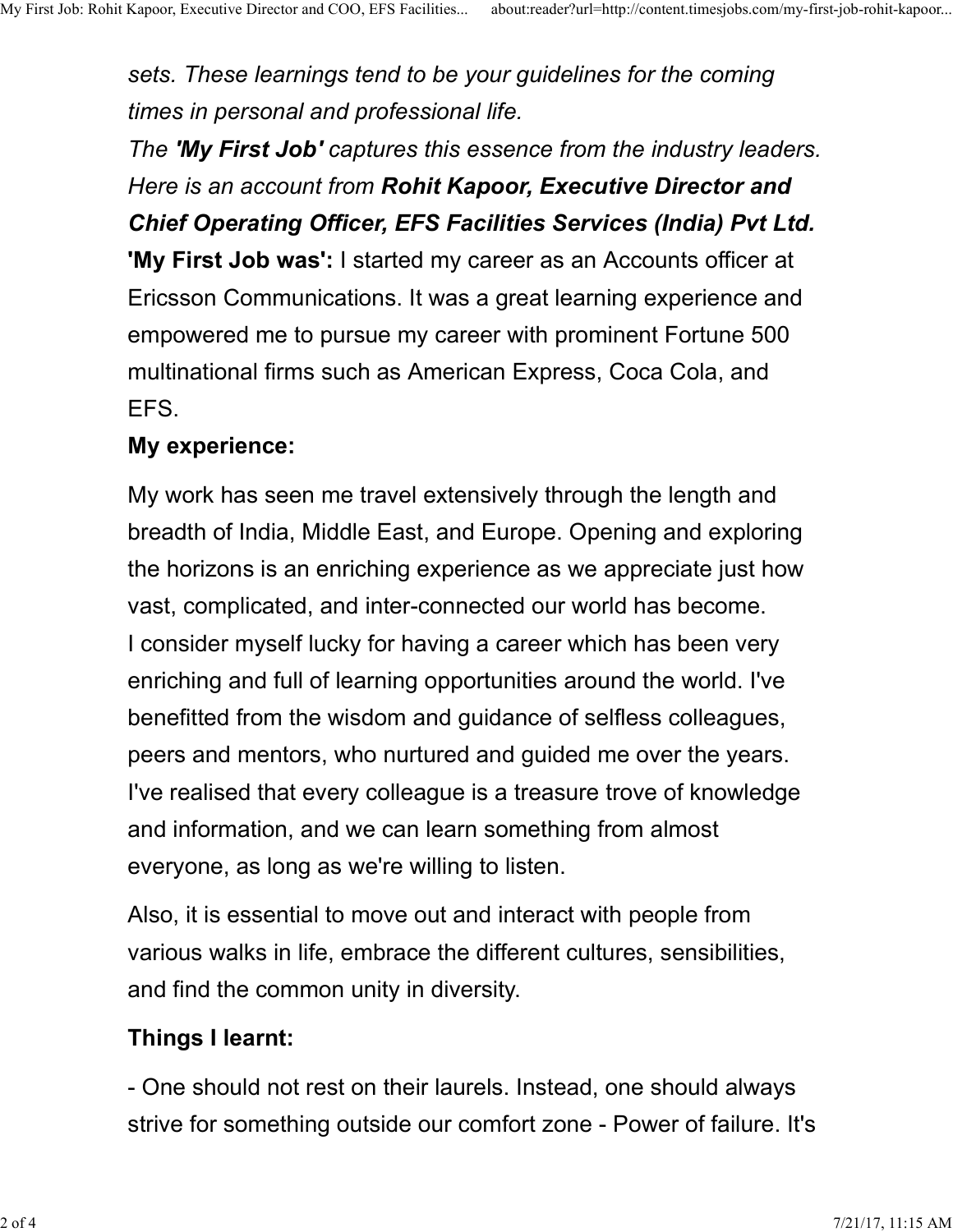the best way to learn. We must remember to learn from our mistakes, and not repeat them - Take risks and be ready to persevere - Remain humble and learn from achievers in various fields - Never stop learning My First Job: Rohit Kapoor, Executive Director and COO, EFS Facilities... about:reader?url=http://content.timesjobs.com/my-first-job-rohit-kapoor...<br>the best way to learn. We must remember to learn from our<br>mistakes, and n

## Skills I Acquired:

- Judgement and decision making - People Management - Time Management - Active listening

## My Manager's Teaching:

- The Power of Perseverance - The magic of Teamwork - Respect for seniors, peers and subordinates - Swear by trust and personal integrity, above all else

## My Journey So Far:

I started my career as a core Finance expert, and worked hard to earn my qualifications as Company Secretary and Chartered Accountant. My exposure to multinational corporate cultures inspired me to pursue avenues in core business operations. Every stint and job I've served helped me hone my business fundamentals, leadership acumen, and helped me climb the career ladder, with the support and guidance of generous and patient managers, who served as my teachers.

The EFS board entrusted me to lead EFS' South Asian subsidiaries in India, Sri Lanka, Bangladesh, and Nepal. I now oversee growth of the company's business and portfolio through acquisition and new business ventures, and bear the responsibility of managing the growth and success of a family that is more than 4500 members strong. The EFS board entrusted me to lead EFS' South Asian subsidiaries<br>
in India, Sri Lanka, Bangladesh, and Nepal. I now oversee growth<br>
of the company's business and portfolio through acquisition and<br>
new business ventures, an

# Turning Point in my Career:

I had started my career with a reputed Audit firm based out of New